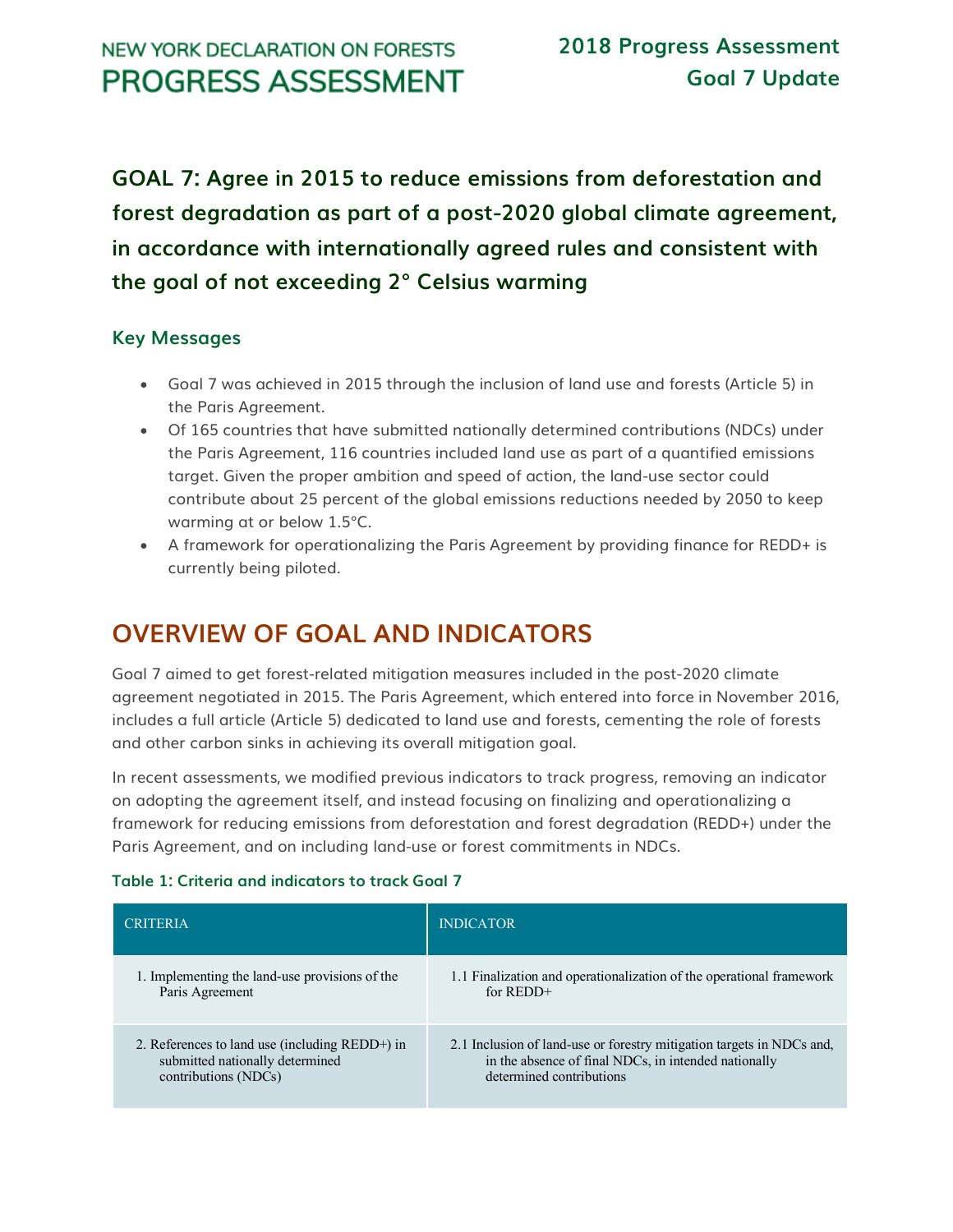# **FINDINGS**

### **Criterion 1: Implementing the land-use provisions of the Paris Agreement**

### **Indicator 1.1: Finalization and operationalization of the operational framework for REDD+**

The decisions made by the Conference of the Parties to the United National Framework Convention on Climate Change (UNFCCC) in operationalizing REDD+ are explicitly recognized in the Paris Agreement. The completion of the operational framework depends on the adoption of financing modalities for REDD+ results-based payments under the Green Climate Fund (GCF).

In 2017, the GCF Secretariat undertook consultations on the development of the operational framework for REDD+ and published two draft proposals for REDD+ financing. The first laid out a pilot program for REDD+ results-based payments, and the second proposal addressed finance for the first two phases of REDD+, namely the readiness phase (Phase 1) and the implementation of national policies, measures, strategies, and/or action plans (Phase 2). These decisions were approved by the GCF Board in late 2017 and a call for proposals was issued for REDD+ resultsbased payments.

### **Criterion 2: Inclusion of land-use or forestry mitigation targets in NDCs and, in the absence of final NDCs, in Intended Nationally Determined Contributions**

## **Indicator 2.1: Inclusion of land-use or forestry mitigation targets within NDCs and, in the absence of final NDCs, in Intended Nationally Determined Contributions**

The decision of a relatively large majority of countries to include land use within their emission targets, and of most other countries to at least adopt a nonemission target on land use means that Indicator 2.1 can be considered to have been met.

As of September 2017, 116 countries out of 165 had proposed a quantified emission mitigation target that includes land use.<sup>[\[1\]](http://forestdeclaration.org/goal/goal-7/#_edn1)</sup> Of those, 91 countries plan to adopt an economy-wide or multisector target that includes land use, while 20 plan to adopt only a specific emissions target on land use, and five plan to adopt both. In addition, 63 countries proposed a nonemission target or action on land use, either in lieu of or in addition to an emissions target covering the sector. The nonemission targets include goals on overall forest cover; forest conservation; and afforestation, reforestation and restoration, in many cases quantified in terms of hectares of forest. They also include goals to designate a proportion of forests as national parks or other protected areas, as well as goals related to adopting specific policies or measures for forest conservation and restoration.

If all conditional and unconditional NDCs were implemented, emissions reductions from land use would account for 10 to 30 percent of total emissions reductions by 2030, but substantially greater ambition would be needed to reach either the 2°C goal or the 1.5°C goal laid out in the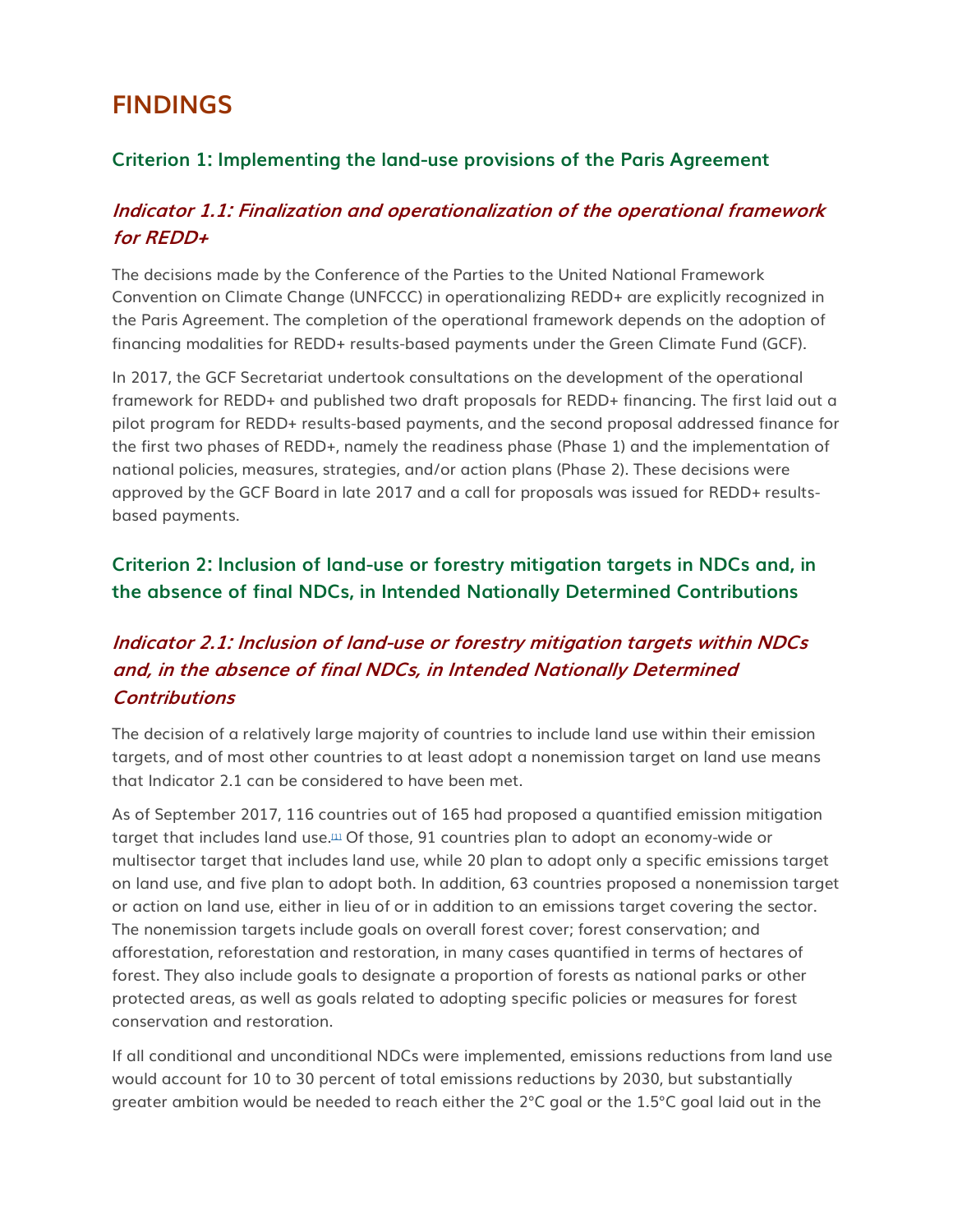Paris Agreement, according to a 2017 report.  $\Omega$  Also noteworthy is that as of September 2017, 105 countries had made at least some of their land-use targets conditional on the provision of international financing. Realizing those targets will likely require significantly more finance than has been pledged currently for land-use mitigation.

#### **Developments**

As of 2018, we consider Goal 7 in the context of the New York Declaration on Forests to have been achieved. The Paris Agreement, which entered into force in November 2016, includes a full article (Article 5) dedicated to land use and forests, solidifying the role of forests and other carbon sinks in achieving its overall mitigation goal.

#### **Resources for information**

For more information related to Goal 7, please see the following resources:

- **[Biennial Assessment and Overview of Climate Financing Flows in 2018 from the UNFCCC](https://unfccc.int/topics/climate-finance/resources/biennial-assessment-of-climate-finance)**
- **[Forest Landscape Restoration in NDCs Analysis](https://infoflr.org/what-flr/increasing-ambition-and-action-ndcs-through-flr)** by the International Union for Conservation of Nature (IUCN) and Climate Focus: In 2018, IUCN and Climate Focus conducted a detailed policy analysis of all 165 NDCs submitted under the Paris Agreement, focusing on the role of forest landscape restoration practices in current climate targets. The analysis provides policy makers with accurate and detailed information on the role that forest landscape restoration could play in increasing climate ambition and enabling more robust implementation of their countries' NDCs. For more results from this analysis, see [Goal 5, Criterion 2.](http://forestdeclaration.org/goal/goal-5/)
- **[Environmental Defense Fund updates on REDD+ and progress of NDCs](http://blogs.edf.org/climatetalks/category/redd/)** (June 2018)
- **[REDD+, hype, hope and disappointment: The dynamics of expectations in conservation](https://www.sei.org/publications/redd-hype-hope-disappointment-dynamics-expectations-conservation-development-pilot-projects/)  [and development pilot projects.](https://www.sei.org/publications/redd-hype-hope-disappointment-dynamics-expectations-conservation-development-pilot-projects/) [\[3\]](http://forestdeclaration.org/goal/goal-7/#_edn3)** This report from the Stockholm Environment Institute evaluates the impact of REDD+ pilot projects on local communities, which is relevant for understanding the references to land use (including REDD+) in submitted NDCs (Goal Z. [Criterion 2\)](http://forestdeclaration.org/goal/goal-7/). The study finds that pilot projects offer high expectations of success that are often not met, creating a negative impact mostly on the community where the project is sited. However, high expectations are often a driving force for motivating action among project stakeholders.

[\[1\]](http://forestdeclaration.org/goal/goal-7/#_ednref1) Note that this analysis on the role of land use and emission-based targets in NDCs is separate from that in Goal 5, Criterion 2, which focuses specifically on forest landscape restoration through both emission-based and hectare-based targets.

[\[2\]](http://forestdeclaration.org/goal/goal-7/#_ednref2) Roe, S., Streck, C., Weiner, P.H., Obersteiner, M., & Frank, S. (2017). *[How improved land use can](https://climatefocus.com/sites/default/files/CIFF%20Report.pdf)  [contribute to the 1.5°C goal of the Paris Agreement](https://climatefocus.com/sites/default/files/CIFF%20Report.pdf)*. Working paper prepared by Climate Focus and the International Institute for Applied Systems Analysis.